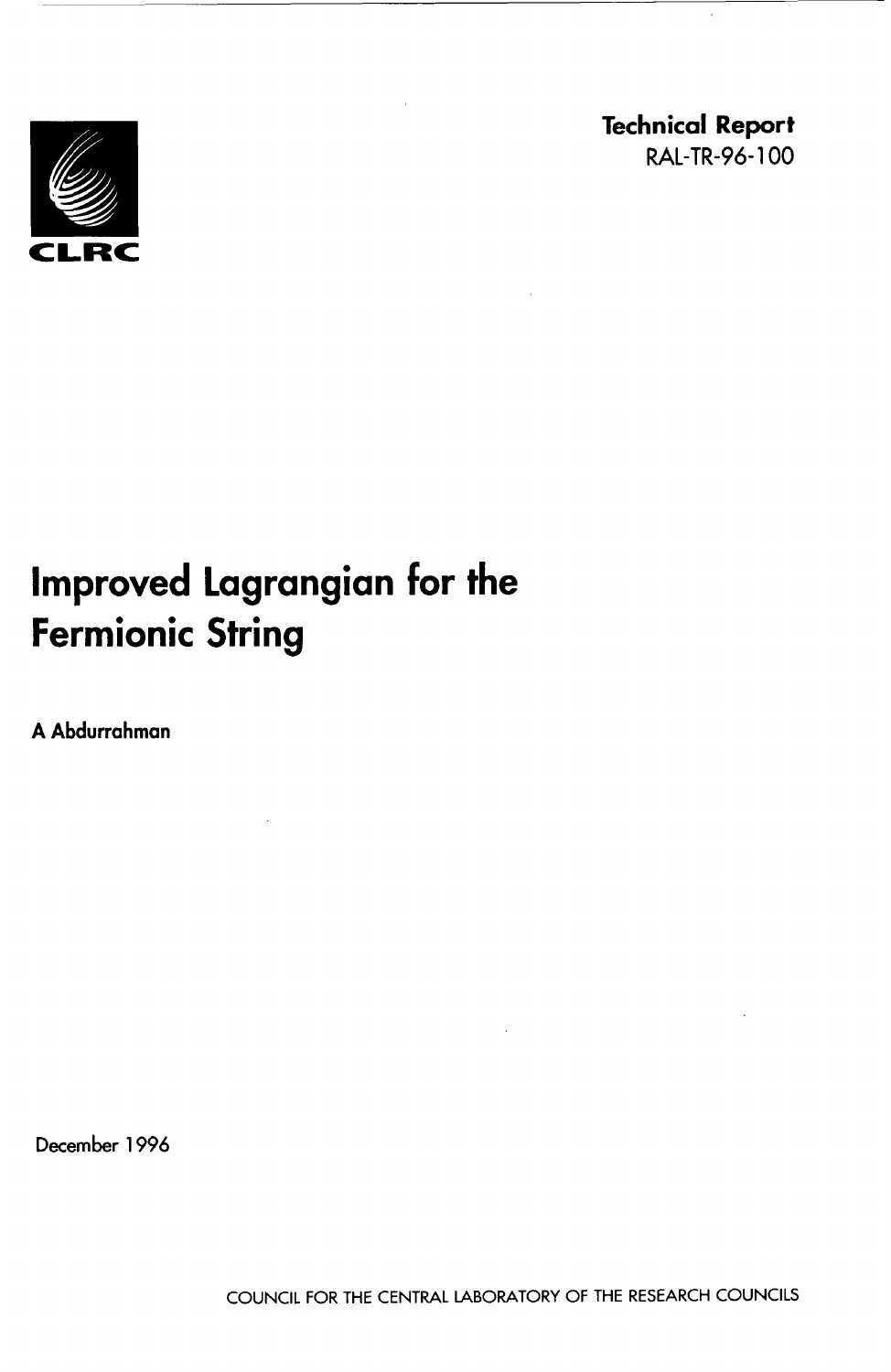### 0 **Council for the Central Laboratory of the Research Councils 1996**

Enquiries about copyright, reproduction and requests for additional copies of this report should be addressed to:

The Central Laboratory of the Research Councils Library and Information Services Rutherford Appleton Laboratory **Chilton** Didcot Oxfordshire OX11 0QX Tel: 01 **235 445384**  E-mail library@rl.ac.uk Fax: 01 **235 446403** 

**ISSN 1358-6254** 

Neither the Council nor the Laboratory accept any responsibility for loss or damage arising from the use of information contained in any of their reports **or** in any communication about their tests or investigations.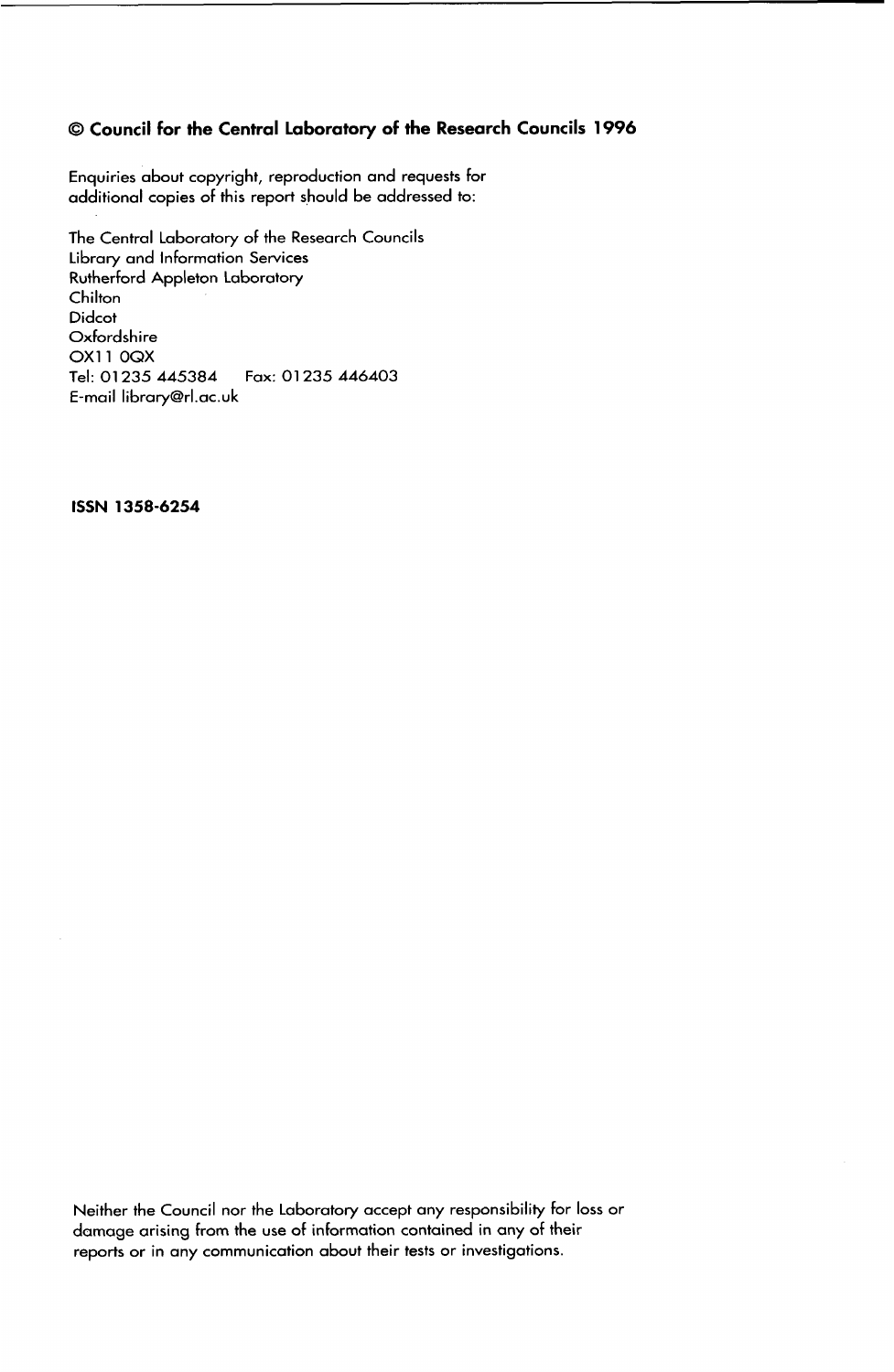#### **Improved Lagrangian for the Fermionic String**

A. Abdurrahman', **J.** Bordes2

*Department of Particle Physics Rutherford Appleton Labomtory Chilton DIDCOT, Oxon OX11 OQX, U.K. U.K.* 

#### **Abstract**

The principle of a "world sheet" local gauge invariance is applied to the free Lagrangian for the fermionic string. It is **seen** that the requirement that the theory be invariant under a world sheet local gauge transformation **leads**  to the introduction of a world sheet gauge field interacting with the fermion field in a definite way. The improved expression, for the fermionic piece of the Lagrangian, could be interpreted as the Lagrangian for a "world sheet" quantum electrodynamics.

Let us consider the Lagrangian for the fermionic string<sup>3</sup> (say eq.  $(4.1.2)$  in  $[1]$ :

$$
S = -\frac{1}{2\pi} \int d\sigma^2 (\partial_\alpha X^\mu \partial^\alpha X_\mu - i \bar{\psi}^\mu \rho^\alpha \partial_\alpha \psi_\mu)
$$
 (1)

**This** lagrangian and its symmetries have been studied in detail. However, there is a new symmetry of the above Lagrangian that have not been looked at before. **So** far **no** one has studied phase transformation, **of** the first and second kind (global and local gauge transformation) involving the *"world sheet"* of the string and not the *"space time"* of the string, of the fermionic field in (1). We will see below that an improved Lagrangian, with much richer structure than the

<sup>&</sup>lt;sup>1</sup>E-Mail: abdurrahman@v2.rl.ac.uk

<sup>&</sup>lt;sup>2</sup>Departament de Física Teórica, Universitat de Valencia, Dr. Moliner 50, E-46100, Burjassot, **Spain** and IFIC, Centro *Mixto* Universitat de Valencia-CSIC, **Spain.** 

**<sup>3</sup>F0r** detailed references **see [l].**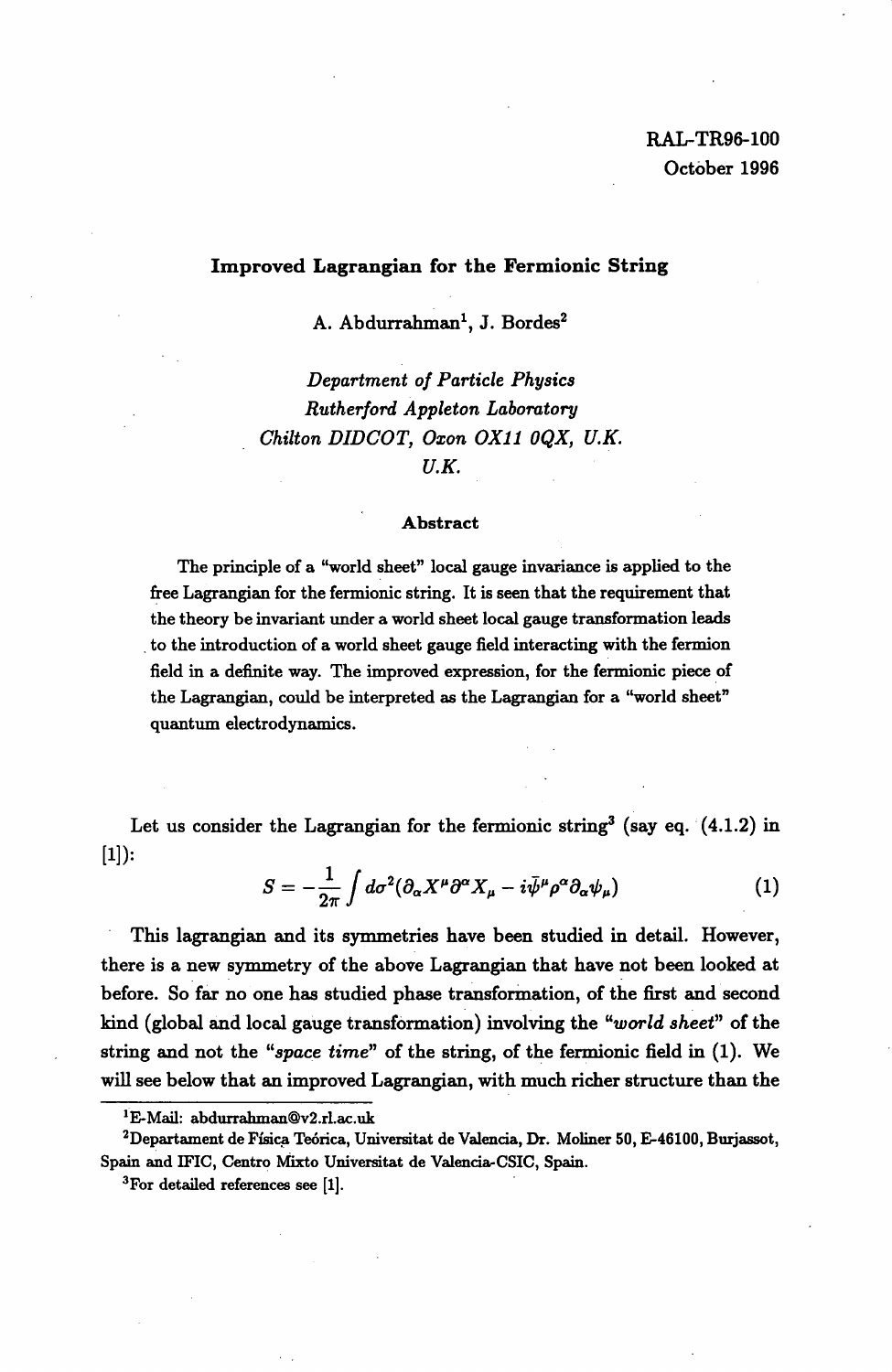original one, will emerge as a result of the proposed gauge transformation. The improved Lagrangian will bee seen to give rise to a new way for the superstring interaction.

Consider the fermionic piece in (1):

$$
S_F = \frac{i}{2\pi} \int d\sigma^2 \bar{\psi}^\mu \rho^\alpha \partial_\alpha \psi_\mu \tag{2}
$$

It is clear that this Lagrangian is invariant under the global gauge transformation

$$
\psi^{\mu}(\sigma,\tau) \to e^{i\theta} \psi^{\mu}(\sigma,\tau) \tag{3}
$$

Now if we demand that the Lagrangian is also invariant under local gauge transformation, that is,  $\theta = \theta(\sigma, \tau)$ , then we are forced to modify the above Lagrangian to restore gauge invariance. This may look very familiar ; it is like when one imposes local gauge invariance **on** the free particle Dirac Lagrangian to get all of electrodynamics. However, the implementation is not the same; this is a new symmetry for the fermionic string **4,** since the transformation involves the *world sheet* of the fermionic string and not the *space time* of the fermionic string as it is the case in ordinary electrodynamics. Now the local invariant lagrangian is simply <sup>5</sup>

$$
S_F = \frac{i}{2\pi} \int d\sigma^2 (\bar{\psi}^{\mu} \rho^{\alpha} \partial_{\alpha} \psi_{\mu} + i q \bar{\psi}^{\mu} \rho^{\alpha} \psi_{\mu} A_{\alpha}) \tag{4}
$$

where  $A_{\alpha}$  is new vector field (gauge field) that transform under local gauge transformation according to the rule

$$
A_{\alpha} \to A_{\alpha} + \partial_{\alpha} \lambda \tag{5}
$$

and

$$
\lambda(\sigma^{\alpha}) = -\frac{1}{q}\theta(\sigma^{\alpha})
$$
\n(6)

The above form of the Lagrangian is not the whole story; we must include **a** free term **for** the gauge field. A good guess is the Proca type Lagrangian

$$
S_P = -\frac{1}{2\pi} \int d\sigma^2 \left(\frac{1}{2} F^{\alpha\beta} F_{\alpha\beta} - m_A^2 A^\alpha A_\alpha\right) \tag{7}
$$

**4As far as we know this is the first time local gauge invariance for the fermionic string Lagrangian is considered in the sense implemented here.** 

<sup>&</sup>lt;sup>5</sup>For the bosonic part,  $X^{\mu}(\sigma, \tau)$ , we assume that  $\theta = 0$ . This is the same statement as saying **that the charge (coupling) for the bosonic part is zero and that the charge of the string is carried only by the fermionic part.**